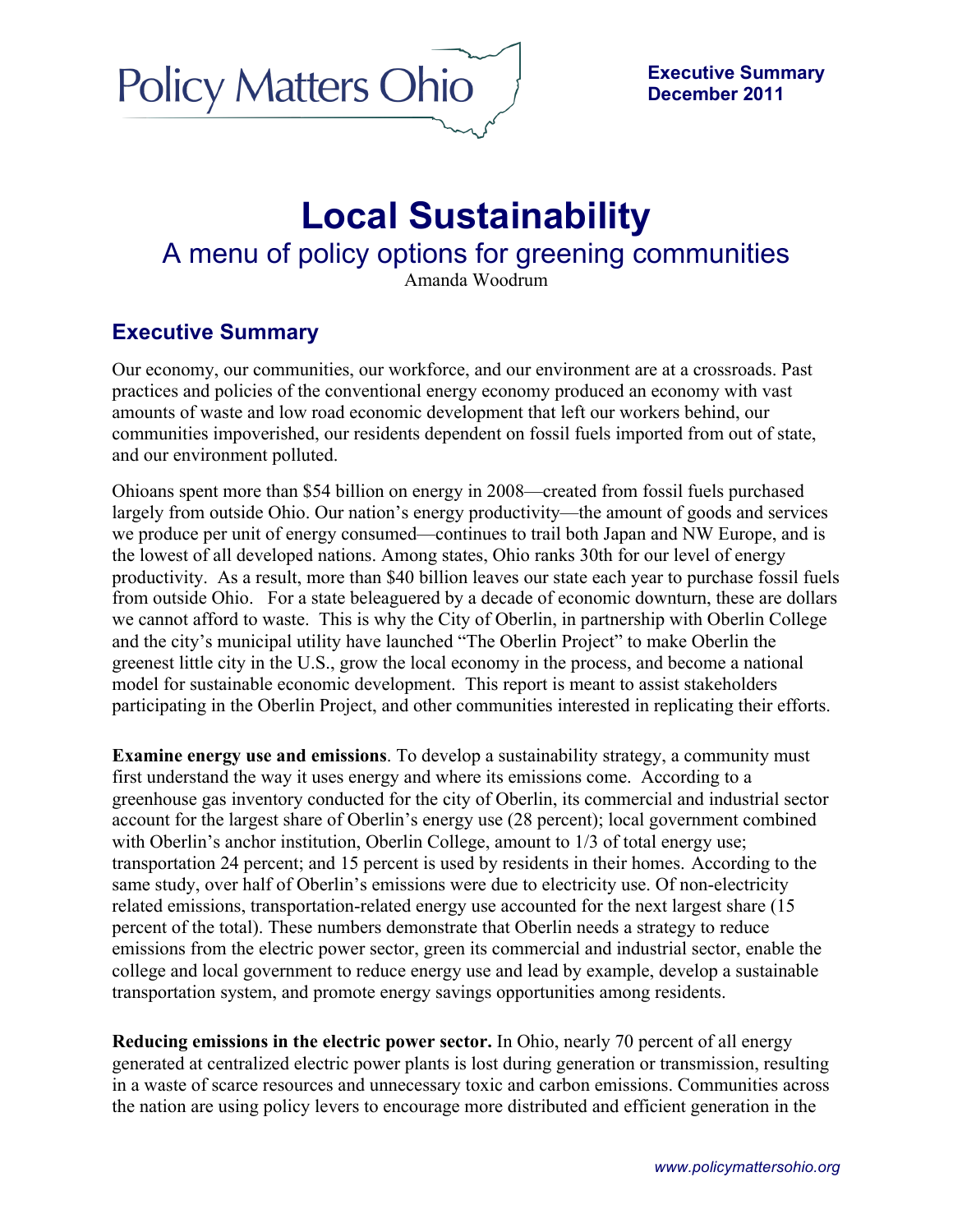electric power sector such as employing municipal power authority to promote clean energy development, setting renewable energy targets, conducting community outreach, providing technical assistance, organizing bulk purchasing for discounted rates, engaging in comprehensive long-term planning to guide local energy decisions; and streamlining permitting processes and utility interconnection standards. One of the most exciting policy developments is the utility use of CLEAN contracts (Clean Local Energy Accessible Now), or a feed-in tariff or FIT, a set of published rates at which a utility company buys clean energy from local developers.

**Greening the commercial and industrial sector**. Across Ohio, the commercial and industrial sectors combined account for half of all energy used and over \$18 billion in energy expenditures (2008).By targeting this sector for energy savings, we can increase the productivity of our energy inputs, resulting in increased competitiveness, more jobs, and reduced emissions. To do so, cities are creating eco-industrial parks, where they bring together local businesses and manufacturers to share services, transportation infrastructure, energy, and waste streams; engaging in public awareness campaigns, creating revolving loan funds accessible by businesses for clean energy purposes, and incentivizing or requiring new or existing buildings to meet green building standards. Property Assessed Clean Energy (PACE) is an innovative approach using the public works assessment model, typically used for sewers, sidewalks, and other public improvements to finance clean energy projects.

**Leading by Example: Local government and anchor institutions.** The sector that has most successfully adopted sustainability measures so far is known as the MUSH market (Municipalities, Universities, Schools, and Hospitals). Local Governments and anchor institutions in the community, like Oberlin College, are leading by example. They are examining their own energy use, setting goals, developing strategies to reduce energy use and increase use of alternative energy, encouraging energy saving behavior among employees, faculty and students, and developing green, local, and efficient purchasing guidelines. Many cities and campuses are employing the use of power purchase agreements to purchase renewable energy systems, and Energy Service Companies (ESCOs) to capture energy savings.

**Develop a more sustainable transportation system.** While many of Ohio's transportation problems require state and regional solutions, there are steps local governments can take to make it easier and safer to walk, bike, use mass transit, and purchase more efficient and alternativefueled vehicles. There are also ways to grow our communities in a more sustainable fashion: promoting rural products in nearby urban areas, supporting farms and the value-added processing of rural resources, and preserving natural land; investing in existing assets downtown and on Main Street, in existing infrastructure, and on places the community values; and encouraging low-impact development that utilizes natural landscaping for storm water management.

**Promote energy savings opportunities among residents**. The major barriers to clean energy upgrades in the residential market include uncertainty in length of ownership of home and ability to recoup costs; the fact that rental property owners may not pay utility bills; a lack of motivation, or ability, to undertake the hassle of learning, organizing, financing, and